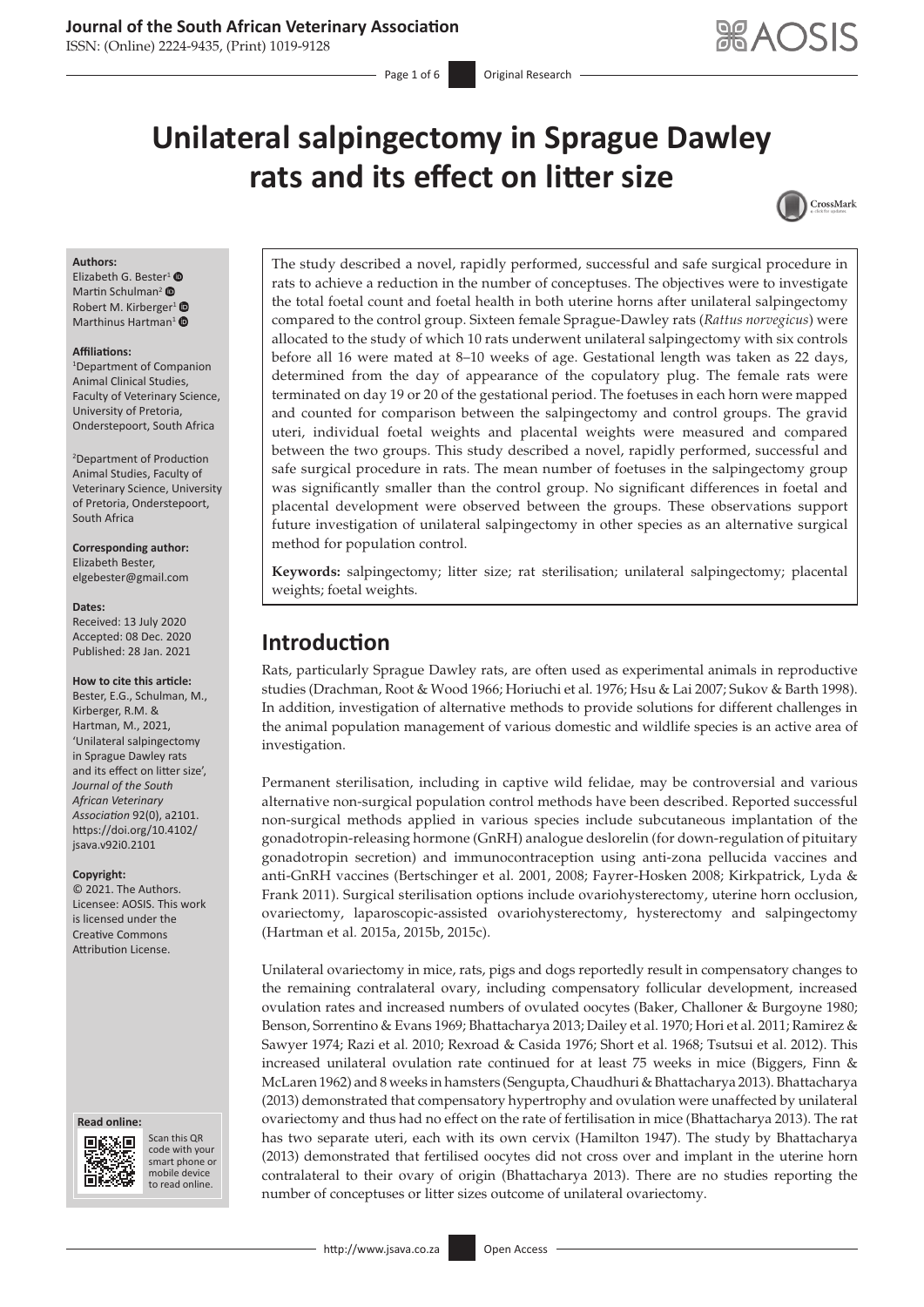In rabbits, no differences were observed in either embryo quality or survival rates between intact and unilaterally ovariectomised females (Peiro et al. 2014). This suggested that unilateral ovariectomy was not associated with any physiological or hormonal imbalance leading to increased embryo loss (Peiro et al. 2014). It further suggested that fertility in various species is apparently unaffected by unilateral ovariectomy.

Similarly, investigating the ability of unilateral salpingectomy to affect litter size or influence foetal health in rats may provide a useful model supporting this as an alternative surgical method for animal population control.

# **Materials and methods Animals**

Sixteen virgin female Sprague-Dawley rats *(Rattus norvegicus)*, housed and maintained at the University of Pretoria Biomedical Research Centre, were allocated to this study, which was approved by the University's Animal Use and Care Committee (protocol number: V117–17). Rats were randomly allocated to two groups: 10 underwent unilateral salpingectomy (salpingectomy group) and six acted as treatment controls (control group).

### **Unilateral salpingectomy**

The body weights of all female rats were recorded (Jadever JWA scale, Qingdao, China) on the day of surgery. Ten female rats starved from the evening before being anaesthetised using a face mask connected to a non-rebreathing circuit and by adjusting the oxygen flowmeter to approximately 4 L/min. Sevoflurane was chosen as the anaesthetic agent because of the associated advantages of fast induction and recovery and the limited effect on foetal development (Danneman & Mandrell 1997; Flecknell 2015; Fujinaga et al. 1987; Holaday et al. 1975; Kennedy et al. 1977; Mazze et al. 1985; Schaeffer 1997). The vapouriser was adjusted to approximately 8% for induction and approximately 4% for maintenance. The flowmeter was adjusted to 2–4 L/min. Anaesthetic time was recorded from the start of induction to the end of the surgery.

The anaesthetised rat was positioned in right lateral recumbency, the left dorso-lateral flank hair was removed with a clipper (Andis AGC professional clipper, Sturtevant, United States [US]), and the surgical area prepared by washing three times with 4% chlorhexidine gluconate bioscrub soap (Macmed®, Nottingham, United Kingdom [UK]) and then wiped three times with 0.5% chlorhexidine in 70% alcohol. A subcutaneous horizontal line block using ropivacaine (Naropin®) at 2 mg/kg, caudal to the last rib in the sterile prepared location was carried out before a second preparation with 0.5% chlorhexidine in 70% alcohol.

Surgery was simultaneously performed by two surgeons on the left salpinx of all rats, one exteriorised the ovarian bursa and isolated the salpinx from the ovary, and the other resected

the distal portion of the isolated salpinx with a fine tip cautery instrument (Jorgensen Laboratories Inc., Loveland Co., US). A single 20-mm long dorsolateral longitudinal incision, 20-mm ventral to the dorsal spinous processes, starting at the caudal aspect of the last rib, was made. A white fat pad was visualised through the muscle layer and a horizontal abdominal incision made approximately 5 mm long over this fat pad. The fat pad surrounding the ovarian bursa was extracted through the incision, exposing the ovarian bursa and cranial uterine horn. Once exteriorised, the ovary's vascular supply was easily identified. The ovarian bursa was carefully opened with a fine tip cautery instrument (Jorgensen Laboratories Inc. AA; Loveland Co., US). The salpinx was cautiously isolated from the ovary with fine Bonaccolto conjunctival forceps (Figure 1). The distal portion of the salpinx was resected using fine tipped electrocautery and was submitted for histologic examination checked for haemorrhage and replaced. A simple cruciate suture using 5/0 PDS was placed in the muscular defect followed by simple continuous intradermal skin sutures using 5/0 PDS. A layer of Surgi-lock skin glue (Meridian Animal Health™, UK) was applied to the incision. Surgery time from the first incision to the last skin suture was measured and recorded.



FIGURE 1: The incised ovarian bursa and isolated salpinx. (a) Isolation of the salpinx after careful incision of the ovarian bursa. Solid thick black arrow indicates ovary, thin black line arrow indicates salpinx and black arrow outline indicates uterine horn. (b) The distal portion of the isolated salpinx was resected using fine-tipped electrocautery indicated by thin black arrow.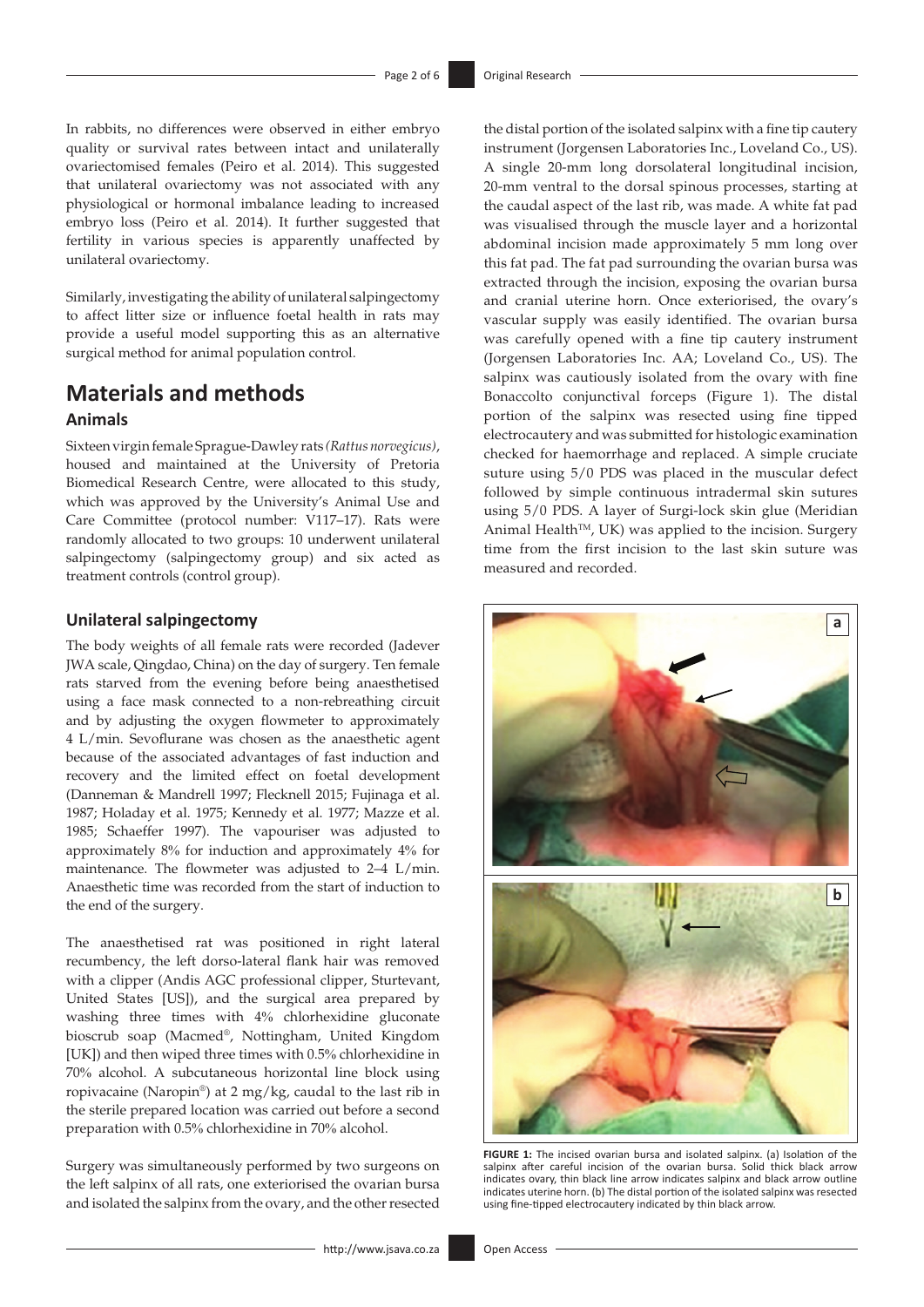The 10 rats were allowed to recover fully from anaesthesia under supervision in individual recovery boxes. Buprenorphine hydrochloride (Temgesic® Reckitt Benckiser Healthcare South Africa (Pty) Ltd. Elandsfontein, SA) at 0.1 mg/kg every 8 h was administered subcutaneously for 2 days post-operatively and thereafter as deemed necessary for pain control.

### **Mating**

The male rats were introduced to both the unilateral salpingectomy and the control groups at 8–10 weeks of age, approximately 10 days post-surgery for the unilateral salpingectomy, when their body weights were between 150 and 200 g. Mating was confirmed in all rats by recording the presence of copulatory plugs (Ochiogu, Uchendu & Ihedioha 2006). We initially attempted to determine mating by evaluating the presence of spermatozoa on a vaginal cytology every morning (Goldman, Murr & Cooper 2007).

### **Termination and macroscopic examination**

The female rats were terminated on day 19 or 20 of the gestational period. Gestational age was measured from the time of presumed conception, with day 22 regarded as the prospective day of birth (Ochiogu et al. 2006). Each rat was weighed and then humanely euthanised by overdose with isoflurane anaesthetic gas in a chamber and transabdominal ultrasonography was used to confirm that all foetal hearts had also stopped beating. The entire gravid uterus and both associated ovaries were removed. Foetal numbers were recorded and distinguished between left and right horns. The entire gravid uterus was weighed. (Jadever Snug II scale; Terre Haute, IN, US). Each uterine horn was carefully incised, exposing the lumen and allowing inspection of the implantation sites for mapping and counting. The individual foetuses and their associated placentae were removed, and their weights recorded. Individual foetal crown to rump (CR) lengths were measured using a vernier calliper (Grip Digital Vernier Calliper, Illinois, US).

#### **Statistical analysis**

Sample size was determined on reported average litter size for Sprague-Dawley rats (Chahoud & Paumgartten 2009) and we hypothesised that unilateral salpingectomy would halve the postulated litter size. A standard deviation of 1.5, an  $\alpha$ error probability of 0.05 and a power of 0.95 were used. A computed sample size generated a recommended sample size of four. However, because of the biological nature of the study and potential introduction of physiological stress to females during the gestational period, we decided on a sample size of 10 for the salpingectomy and six for the control groups, respectively.

Data for body weight both at the time of surgery and termination, anaesthetic time, surgery time, total number of foetuses, number of foetuses in the left uterine horn and right uterine horn, the gravid uterus weight at termination, individual foetal weight and placental weight and CR length

ratio were tested for normality using the Kolmogorov-Smirnov test. Levene's test was applied to parametric data to test for equal variances. Normally distributed data were reported as mean and standard deviation and non-parametric data as median and interquartile range.

Body weights of the female rats at the time of surgery and termination were compared using a two-tailed independent sample *T*-test. The total number of foetuses and the number of foetuses in the right horn for the two groups were compared using a two-tailed independent sample *T*-test. The gravid uterus and placental weights of the female rats in both groups were also compared using a two-tailed independent sample *T*-test. The number of foetuses in the left and right horns of rats were compared using a paired samples *T*-Test. Individual foetal weights and CR lengths were compared using an independent sample Mann-Whitney *U* Test.

A simple linear regression model determined the correlation between foetal weight and total number of foetuses, foetal weight and final female body weight and foetal weight and placental weight at termination, with foetal weight as the dependent variable. All analyses were performed with Statistical Package for the Social Sciences (SPSS) version 17 (IBM, New York, US) statistical software package. Statistical significance was defined as  $P < 0.05$  in all cases.

### **Ethical consideration**

This study was approved by the University of Pretoria Biomedical Research Centre, Animal Use and Care Committee (protocol number: V117-17).

# **Results**

Unilateral salpingectomy was successfully performed in the 10 rats. Median anaesthetic time was 18 min (interquartile range [IQR] 15.8–30.0) and surgical time 9.5 min (IQR 6.8–10.8). Surgical complications included intra-operative haemorrhage in two rats from the ovarian blood vessel controlled by intraoperative fine tip cautery and dehiscence of the skin layer of the suture site in one rat 2 days post-operatively. The latter was treated as an open wound and allowed to heal by second intention. Even though copulatory plugs were present every morning, no spermatozoa were visualised upon cytology.

At the time of surgery, mean body weight of salpingectomy rats (160.4  $\pm$  10.4 g) was significantly less than the control group rats  $(176.2 \pm 9.1 \text{ g})$  ( $P = 0.009$ ). The mean final weight of the female rats in the salpingectomy group (275.8  $\pm$ 19.2 g) was similar to that of the control group (288.8  $\pm$ 11.1 g)  $(P = 0.156)$ .

The mean total number of foetuses in the salpingectomy group was significantly less  $(8.1 \pm 2.9)$  compared to the control group  $(12.3 \pm 2.7)$   $(P = 0.016)$  (Figure 2). No foetuses were seen in the left uterine horn of the salpingectomy group compared to the control group  $(5.7 \pm 2.3)$  foetuses (Table 1). The mean number of foetuses in the right horn in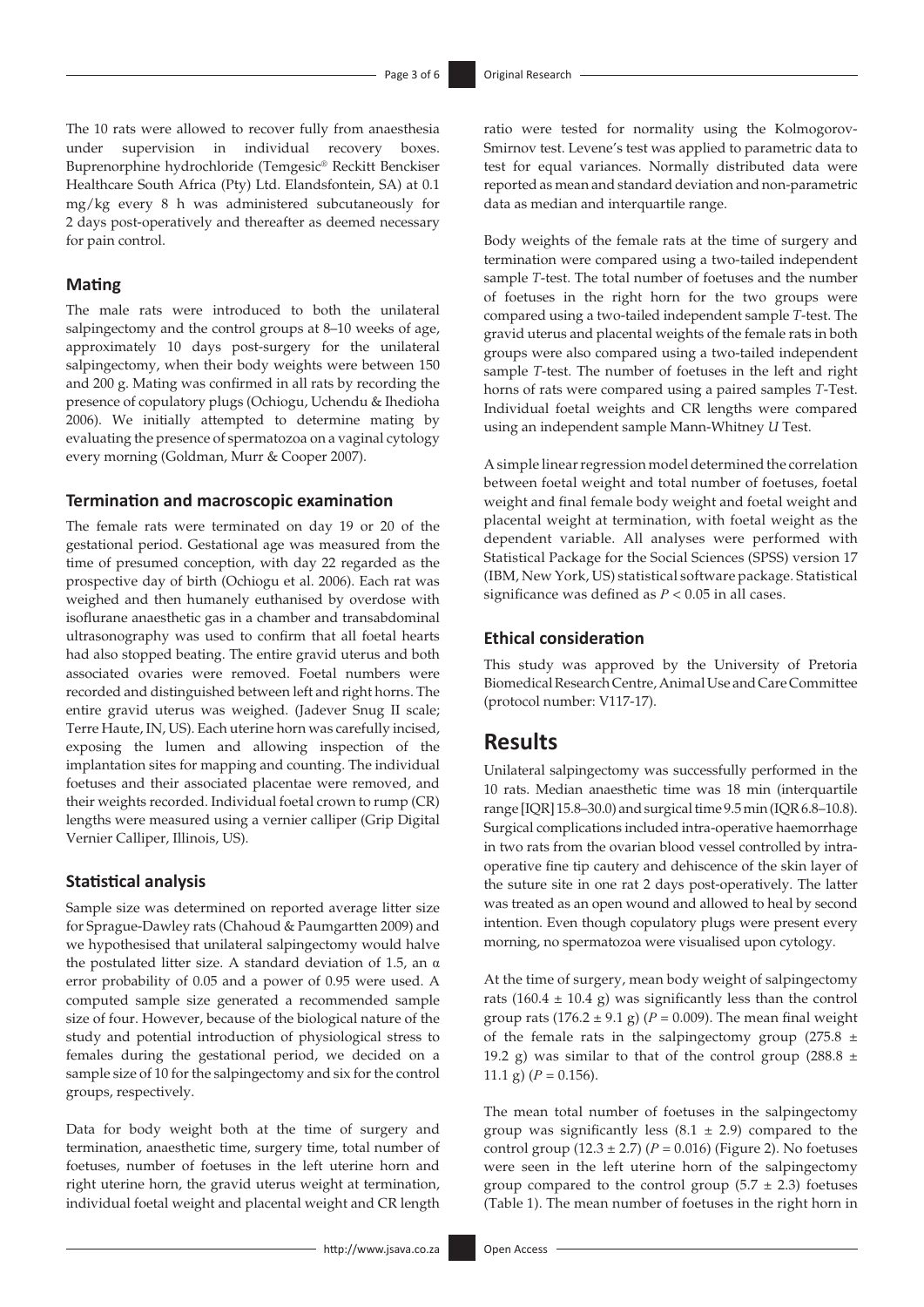

**FIGURE 2:** Box plot demonstarting the mean total number of foetuses at the time of termination in the salpingectomy and control groups. The blue boxes indicate the standard deviation for each individual group and the whiskers show the highest and lowest recorded values for the salpingectomy and the control groups, respectively.

**TABLE 1:** Mean weight of females at the time of surgery and termination for the salpingectomy and control groups. Number of foetuses in the right and left uterine horns in the salpingectomy and control groups.

| <b>Variables measured</b>              | Control group |                          |            | Salpingectomy group |                                   |  |
|----------------------------------------|---------------|--------------------------|------------|---------------------|-----------------------------------|--|
|                                        | Mean          | SD                       | Mean       | SD                  | Comparative<br>two-tailed P-value |  |
| Weight of females at surgery           | 176.2         | 9.1                      | 160.4      | 10.4                | $P = 0.009$                       |  |
| Weight of females at termination 288.8 |               | - 11.1                   | 275.8 19.2 |                     | $P = 0.156$                       |  |
| <b>Uterine horn</b>                    |               | $\overline{\phantom{a}}$ |            |                     |                                   |  |
| R                                      | 6.7           | 1.2                      | 8.1        | 2.9                 |                                   |  |
| L                                      | 5.7           | 2.3                      | 0          | N/A                 |                                   |  |

L, left; R, right; SD, standard deviation; NA, not applicable.



**FIGURE 3:** Box plot demonstrating the median individual weight (in grams) of foetuses at the time of termination in the salpingectomy and control groups. The median individual foetal weight in the salpingectomy group is 1.6 with upper and lower quartile values of 1.4 and 2.3, respectively. The median individual foetal weight in the control group is 1.6 with upper and lower quartile values of 1.5 and 2.6, respectively. The whiskers show the 5th and 95th percentiles of the values, respectively.

the salpingectomy group  $(8.1 \pm 2.9)$  did not differ significantly from right horn of the control group  $(6.7 \pm 1.2)$  $(P = 0.277)$ . In the control group, there was no difference between the left (5.7  $\pm$  2.3) and the right horn (6.7  $\pm$  1.2)  $(P = 0.377)$ .

The mean uterine weight of the salpingectomy group (33  $\pm$ 8.5 g) was significantly less than the control group (47.6  $\pm$ 16.4 g)  $(P = 0.033)$ . Median individual foetal weight in the salpingectomy group (1.6; IQR 1.4–2.3 g) did not significantly differ from the control group (1.6; IQR 1.5–2.6 g) (*P* = 0.428) (Figure 3). Similarly, mean placental weight of the salpingectomy group  $(0.6 \pm 0.2 \text{ g})$  showed no significant

There was a poor correlation between total number and weight of foetuses in both the control  $(r = 0.601)$  and salpingectomy  $(r = 0.199)$  groups. There was however, a stronger correlation between weight of foetuses and the final weight of female rats in the control group  $(r = 0.881)$  compared to the salping ectomy group  $(r = 0.571)$ . There was a stronger correlation between weight of foetuses and the placental weight in the salpingectomy group  $(r = 0.744)$  compared to that for the control group  $(r = 0.446)$ .

# **Discussion**

The surgical technique for unilateral salpingectomy, described in this study, was shown to be quick and effective with no major surgical complications. It was found that two surgeons optimised the surgical procedure. No treated rats showed pregnancy in the ipsilateral uterine horn.

In this study, the confirmation of mating was based on recording the presence of copulatory plugs (Ochiogu et al. 2006) and the accuracy of this confirmation with the subsequently observed gestational period was similar to that reported previously (Goldman et al. 2007).

Lower body weights of the salpingectomy rats at the time of surgery was believed to be because of the preoperative starving of the salpingectomy rats. Khajuria, Razdan and Mahapatra (2012) demonstrated the mean surgery time for a dorsolateral incision for ovariectomy  $(9.7 \pm 0.9 \text{ min})$  in rats (Khajuria et al. 2012), which is similar to our mean surgery time. The final body weight in this study did not significantly differ between groups, although the slightly heavier control group was attributed to a larger uterine weight because of the presence of more foetuses.

The total number of foetuses in the salpingectomy group was significantly less than the total number of foetuses in the control group. These foetuses in the treated rats, similar to a previously reported study did not crossover to the contralateral uterine horn (Bhattacharya 2013). Transcornual migration of embryos has been previously reported in dog (Tsutsui et al. 2002), and especially in pigs (Dhindsa, Dziuk & Norton 1967; Geisert, Johnson & Burghardt 2015). This was probably because of the failure of uterine spacing and overcrowding in larger litter sizes as it is generally accepted in polytocous species that foetal growth is affected by competition from the littermates (Bruce & Wellstead 1992). Our study control group demonstrated equal numbers of foetuses within the right as well as in the left uterine horns individually as comparable to the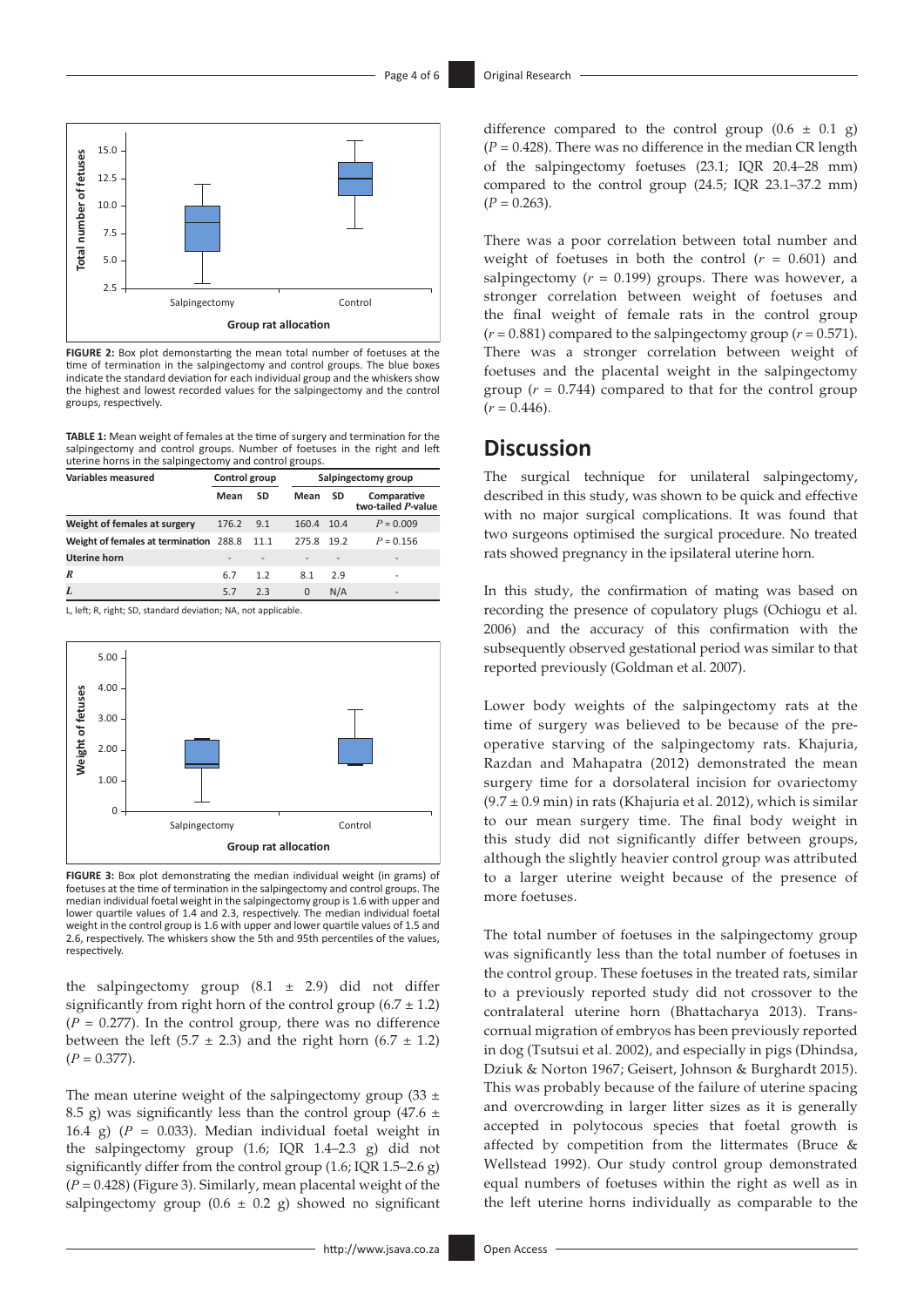unicornual numbers in the right uterine horn seen in the salpingectomy group.

Total foetal numbers in our salpingectomy group showed a significantly smaller number compared to the control group. In the salpingectomy group, the number of conceptuses in the contralateral horn from the unilateral salpingectomy group was insignificantly greater. These conceptuses did not cross to the contralateral uterine horn side. This was attributed to the 'double' rat uterus, in which each horn has its own cervix allowing individual communication with the vagina unlike the female reproductive anatomy of other species (Hamilton 1947).

Gravid uterine weights were significantly lower in the salpingectomy group, compared to the control group, because of the smaller mean total number of foetuses. Importantly however, the individual foetal weights, placental weights and CR lengths of the foetuses in both groups were not significantly different. This strongly suggests that foetal development and health were not compromised by unilateral salpingectomy. The foetal weights in a study with unilateral ovariectomy in mice showed a similar insignificant difference between the groups as confirmed in our study (Dewar et al. 1984). The poor correlations observed between mean foetal number and mean weights of the females in the control rats and also between mean foetal and mean placental weights in the salpingectomy rats are difficult to explain; however, this would be beneficial as one would expect that a small number of foetuses could relay to larger foetuses, increasing the risk of potential dystocia (Catheline et al. 2006). The stronger correlation between mean weight of foetuses and the mean final weight of female rats in the control group would support the argument that bigger females would provide bigger foetuses. Neither Benson or Baker investigated the correlation between the weight of the foetuses and the total number of foetuses in rats and mice, respectively (Baker et al. 1980; Benson et al. 1969).

In conclusion, this study described a novel, rapidly performed and successful surgical method for unilateral salpingectomy in rats, which resulted in a significant decrease in litter size. Furthermore, no detrimental effect on foetal and placental development was found. These observations support further investigation of unilateral salpingectomy as a viable alternative for surgical population control in other species.

# **Acknowledgements**

The staff of the UPBRC: Ilse Janse van Rensburg, Marleze Rheeder, Antonette van Wyk Sydney Joma, Qhubekani Mthembu and Humbelani Ratshivanda for the management and handling of the rats and additionally Ilse Janse van Rensburg assisted in the surgical preparation of the rats.

### **Competing interests**

The authors have declared that no competing interests exist.

### **Authors' contributions**

All authors contributed equally to this work.

### **Funding information**

Prof M.J. Hartman's research development programme fund and the research fund of the Department of Companion Animal Clinical Studies, University of Pretoria.

#### **Data availability statement**

Data for this article is available at [https://repository.up.ac.](https://repository.up.ac.za/handle/2263/65991?show=full) [za/handle/2263/65991?show=full.](https://repository.up.ac.za/handle/2263/65991?show=full)

### **Disclaimer**

The views and opinions expressed in this article are those of the authors and do not necessarily reflect the official policy or position of any affiliated agency of the authors.

# **References**

- Baker, T.G., Challoner, S. & Burgoyne, P.S., 1980, 'The number of oocytes and the rate of atresia in unilateral overestimated mice up to 8 months after surgery', *Journal of Reproduction and Fertility* 60(2), 449–456.<https://doi.org/10.1530/jrf.0.0600449>
- Benson, B., Sorrentino, S. & Evans, J., 1969, 'Increase in serum FSH following unilateral ovariectomy in rats', *Endocrinology* 84(2), 369–374. [https://doi.org/10.1210/](https://doi.org/10.1210/endo-84-2-369) [endo-84-2-369](https://doi.org/10.1210/endo-84-2-369)
- Bertschinger, H.J., Guimaraes, M.A. & Trigg, T.E., 2008, 'The use of deslorelin implants for the long-term contraception of lionesses and tigers', *Wildlife Research* 35(6), 525–530.<https://doi.org/10.1071/WR07141>
- Bertschinger, H.J., Trigg, T.E., Jochle, W. & Human, A., 2001, 'Induction of contraception in some African wild carnivores by downregulation of LH and FSH secretion using the GnRH analogue deslorelin', *Reproduction Supplement* 60, 41–52.
- Bhattacharya, K., 2013, 'Ovulation and rate of implantation following unilateral ovariectomy in mice', *Journal of Human Reproductive Sciences* 6(1), 45–48. <https://doi.org/10.4103/0974-1208.112381>
- Biggers, J.D., Finn, C.A. & McLaren, A., 1962, 'Long-term reproductive performance of female mice. I. Effect of removing one ovary', *Journal of Reproduction and Fertility* 3, 303–312.<https://doi.org/10.1530/jrf.0.0030303>
- Bruce, N.W. & Wellstead, J.R., 1992, 'Spacing of foetuses and local competition in strains of mice with large, medium and small litters', *Journal of Reproduction and Fertility* 95(3), 783–789. <https://doi.org/10.1530/jrf.0.0950783>
- Catheline, G., Touquet, B., Besson, J.M., Lombard, M.C., 2006, 'Parturition in the rat: A physiological pain model', *Anesthesiology* 104(6), 1257–1265. [https://doi.](https://doi.org/10.1097/00000542-200606000-00022) [org/10.1097/00000542-200606000-00022](https://doi.org/10.1097/00000542-200606000-00022)
- Chahoud, I. & Paumgartten, F.J.R., 2009, 'Influence of litter size on the postnatal growth of rats' pups: Is there a rationale for litter-size standardization in toxicity studies?', *Environmental Research* 109(8), 1021–1027. [https://doi.org/10.1016/j.](https://doi.org/10.1016/j.envres.2009.07.015) [envres.2009.07.015](https://doi.org/10.1016/j.envres.2009.07.015)
- Dailey, R.A., Cloud, J.G., First, N.L., Chapman, A.B. & Casida, L.E., 1970, 'Response of 170-day-old prepuberal Poland China Yorkshire and Crossbred gilts to unilateral ovariectomy', *Journal of Animal Science* 31(5), 937–939. [https://doi.org/10.2527/](https://doi.org/10.2527/jas1970.315937x) [jas1970.315937x](https://doi.org/10.2527/jas1970.315937x)
- Danneman, P.J. & Mandrell, T.D., 1997, 'Evaluation of five agents/methods for anaesthesia of neonatal rats', *Laboratory Animal Science* 47(4), 386–395.
- Dewar, A.D., Ghione, R.M. & Humphreys, E.M. & Prescott, R.J., 1984, 'The effects of unilateral ovariectomy during pregnancy on placental and foetal growth in mice', *Placenta* 5(4), 323–327. [https://doi.org/10.1016/S0143-4004\(84\)80013-2](https://doi.org/10.1016/S0143-4004(84)80013-2)
- Dhindsa, D.S., Dziuk, P.J. & Norton, H.W., 1967, 'Time of transuterine migration and distribution of embryos in the pig', *The Anatomical Record* 159(3), 325–330. <https://doi.org/10.1002/ar.1091590309>
- Drachman, R.H., Root, R.K. & Wood, W.B., Jr., 1966, 'Studies on the effect of experimental nonketotic diabetic mellitus on antibacterial defense', The Journal of Experimental Medicine 124(2), 227–240. https://doi.org/10.10
- Fayrer-Hosken, R., 2008, 'Controlling animal populations using anti-fertility vaccines', *Reproduction in Domestic Animals* 43(Suppl. 2), 179–185. [https://doi.](https://doi.org/10.1111/j.1439-0531.2008.01159.x) [org/10.1111/j.1439-0531.2008.01159.x](https://doi.org/10.1111/j.1439-0531.2008.01159.x)
- Flecknell, P., 2015, Laboratory animal anesthesia, 4th edn., pp. 195–203, Academic Press Elsevier, Newcastle.
- Fujinaga, M., Baden, J.M., Yhap, E.O. & Mazze, R.I., 1987, 'Reproductive and teratogenic effects of nitrous oxide, isoflurane, and their combination in Sprague-Dawley rats', *Anaesthesiology* 67(6), 960–964. [https://doi.](https://doi.org/10.1097/00000542-198712000-00014) [org/10.1097/00000542-198712000-00014](https://doi.org/10.1097/00000542-198712000-00014)